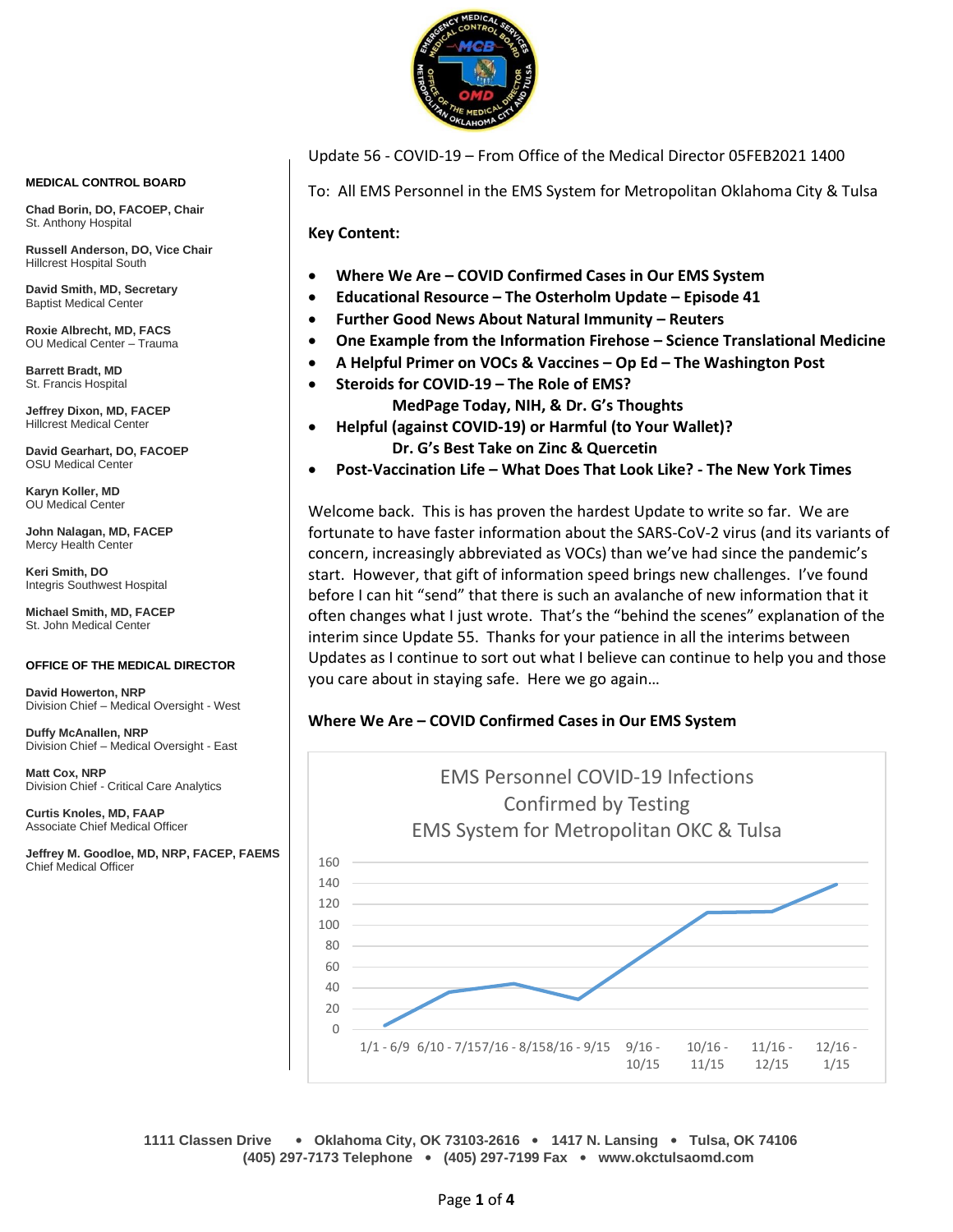The latest data (always with my thanks to the OMD team and the organization contacts that provide OMD with this information) indicate a rise in COVID-19 within

our EMS system again, though at least not quite as steep as the rises we saw in mid-October and mid-November. Sharing this today is a reminder that although most of us have personally experienced seeing fewer COVID-19 positive patients over the past 2 weeks, we can't get complacent.

Recently during a shift in the emergency department, as I was thinking it was nice to see fewer patients in the hallways and fewer patients in the waiting room awaiting any bed – hallway or not, this reality quickly brought me back to the situation we still share: within one hour, I treated three patients all arriving by ambulance, all with respiratory distress, all with pulse ox readings (accurate pulse ox readings) in the 50s% on room air, all predictably COVID-19 positive, all aged, all obese, all with hypertension, all with diabetes, and terribly sad, despite all the resuscitative care provided in the ED and into the ICU, all with estimated death within the next few days. We are not post-pandemic yet.

Please continue to get your COVID vaccinations and to encourage others to get theirs when they are eligible and able. Despite some recent sunny days with improved emergency department census numbers, we have two pathways out of this pandemic: 1) smart infection control with "MEGG" PPE at work, and masks, distancing, and handwashing in our lives away from work; and 2) vaccinations, preferably for everyone that medically can receive them.

Here's the full results for our EMS system family since the pandemic's beginning. Keep in mind, as you see the data points, these are new infections in the time periods indicated, not cumulative infections:

| Through 6/9/20        | 4 individuals   |
|-----------------------|-----------------|
| $6/10/20 - 7/15/20$   | 36 individuals  |
| 7/16/20 - 8/15/20     | 44 individuals  |
| $8/16/20 - 9/15/20$   | 29 individuals  |
| $9/16/20 - 10/15/20$  | 71 individuals  |
| 10/26/20 - 11/15/20   | 112 individuals |
| $11/16/20 - 12/15/20$ | 113 individuals |
| $12/16/20 - 1/15/21$  | 139 individuals |

Overall, this represents a cumulative number of 548 individuals in our EMS system with confirmed COVID-19 infection (not suspected infection without positive test results) through the last reporting date of 1/15/21.

# **Educational Resource – The Osterholm Update – Episode 41**

Listener, beware. How's that for frank honesty? I typically don't issue a cautionary note before recommending Dr. Osterholm's podcasts. If you'd prefer to hold off on news that forecasts we have worse COVID-19 dynamics ahead, then you might want to come back to this episode titled "Surrender Is Not an Option" tomorrow or the day after it. Dr. Osterholm is human like the rest of us, though I have to admit that he is rarely off target since I first started listening and learning from him nearly a year ago. I take to heart his warnings. I would recommend you do as well. And we can all be joyfully in error if we continue to enjoy declining daily numbers of COVID-19 in Oklahoma and beyond.

Here's the link to Dr. Osterhom's podcast: <https://www.cidrap.umn.edu/covid-19/podcasts-webinars/episode-41> Even with concerning news, it's still 55 of the best minutes I spent learning. Remember it doesn't all have to be listened to at once. These podcasts can also be found on [Apple Podcasts,](https://podcasts.apple.com/us/podcast/the-osterholm-update-covid-19/id1504360345) [Spotify,](https://open.spotify.com/show/0ymlroFYVlSAnoq0uqECGx) and now on [YouTube](https://www.youtube.com/c/OsterholmUpdateCOVID19) as well.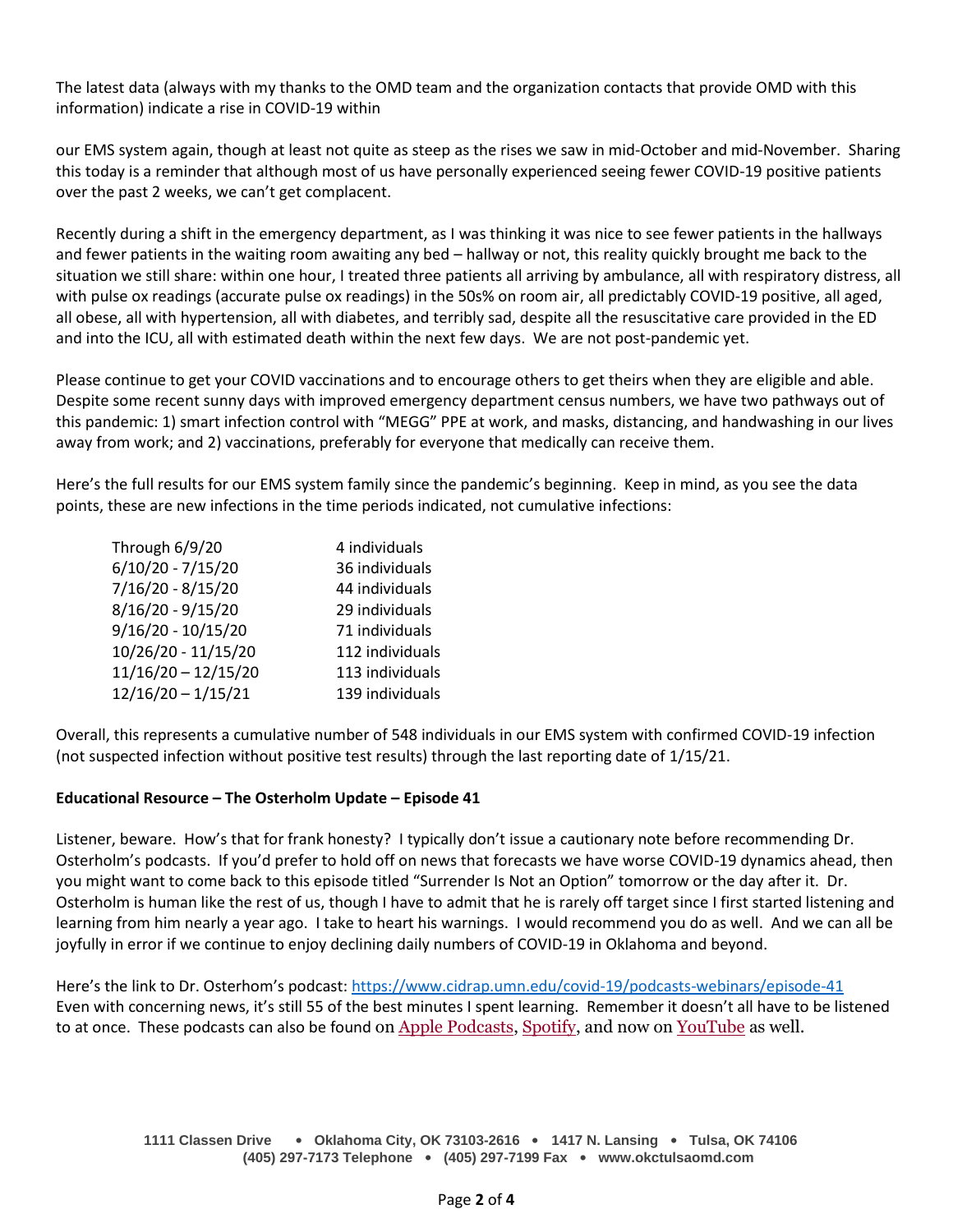# **Further Good News About Natural Immunity – Reuters**

Here is additional good news following related news in Update 55 about natural immunity for several months once surviving COVID-19. Just out yesterday via Reuters news service is this article highlighting that for 6 months post infection, our naturally produced antibodies perform well: [https://www.reuters.com/article/us-health-coronavirus](https://www.reuters.com/article/us-health-coronavirus-antibodies/recovered-covid-patients-likely-protected-for-at-least-six-months-study-finds-idUSKBN2A3002)[antibodies/recovered-covid-patients-likely-protected-for-at-least-six-months-study-finds-idUSKBN2A3002](https://www.reuters.com/article/us-health-coronavirus-antibodies/recovered-covid-patients-likely-protected-for-at-least-six-months-study-finds-idUSKBN2A3002)

# **One Example from the Information Firehose – Science Translational Medicine**

Here's an impressively information packed, yet short blog post from one of the many resources I review. While both encouraging about additional vaccines on the way and sobering about the effects of at least one VOC, the B.1.351 (sometimes called the South African variant), it's overall still good news about more vaccination capabilities soon for us and the rest of the world:<https://blogs.sciencemag.org/pipeline/archives/2021/01/29/jj-and-novavax-data>

# **A Helpful Primer on VOCs & Vaccines – Op Ed – The Washington Post**

If you find yourself struggling a bit or more to keep all this virus, variants of the virus, natural immunity, and vaccination news straight, join the club. All that's required for club membership is being human. We're all swimming in the deep sea of information but take heart. Every so often, I come across an article I like to think of as a "Breath deep. Read this. Reset. Okay, move onward." kind of resource. This one is by Dr. John Barry. He wrote a now pretty famous book about the influenza pandemic of 1918-1919 that we featured in an Update so long ago I can't easily find that one myself. But the point is, here's an expert in the history of pandemics and his comments in an opinion article in *The Washington Post* help me to keep a lot of recent information in context. I hope it helps you too: <https://www.washingtonpost.com/opinions/2021/01/27/covid-vaccines-new-strains/>

# **Steroids for COVID-19 – The Role of EMS? – MedPage Today, NIH, & Dr. G's Thoughts**

It's likely that you've come across news about steroids for COVID-19. Here are two helpful resources that summarize research findings and recommendations about steroid use in the treatment of COVID-19:

### From *MedPage Today*[: https://www.medpagetoday.com/infectiousdisease/covid19/90327](https://www.medpagetoday.com/infectiousdisease/covid19/90327)

From the National Institutes of Health (more scientifically detailed for those that like to do some deeper reading): <https://www.covid19treatmentguidelines.nih.gov/immune-based-therapy/immunomodulators/corticosteroids/>

The takeaway is that like all medications, steroids can be beneficial to the right patient at the right time in the right doses. I was recently asked by a paramedic in the system if we should be giving methylprednisolone (Solu-Medrol) to patients we suspect have COVID-19 or are already diagnosed with COVID-19. That's a great question. If you've read either of the above resource articles, you'll see why my answer was this: "best for patient outcome to leave it to decision after further diagnostics at the ED." There are many variables to work through in terms of whether the patient requires additional oxygen support (now that we can figure out on scene), what other infections the patient may be having (additional infection such as a bacterial pneumonia can be made worse with steroids that blunt the immune system response and that kind of determination is best made with hematology studies and chest x-rays at the hospital) and whether the patient requires hospitalization or not.

This is a fine example of smart thinking by EMS professionals. I love to get this kind of question because sometimes the answer is, "Yes, we're going to add that to our EMS standard of care." or it might be, "No, there are some variables we can't resolve with the diagnostics we have available in EMS. Some things require the resources of hospitals." Either way, this kind of question conveys we as an EMS team truly care about our patients and are searching for all the possible ways that we can help them. Keep your questions coming!